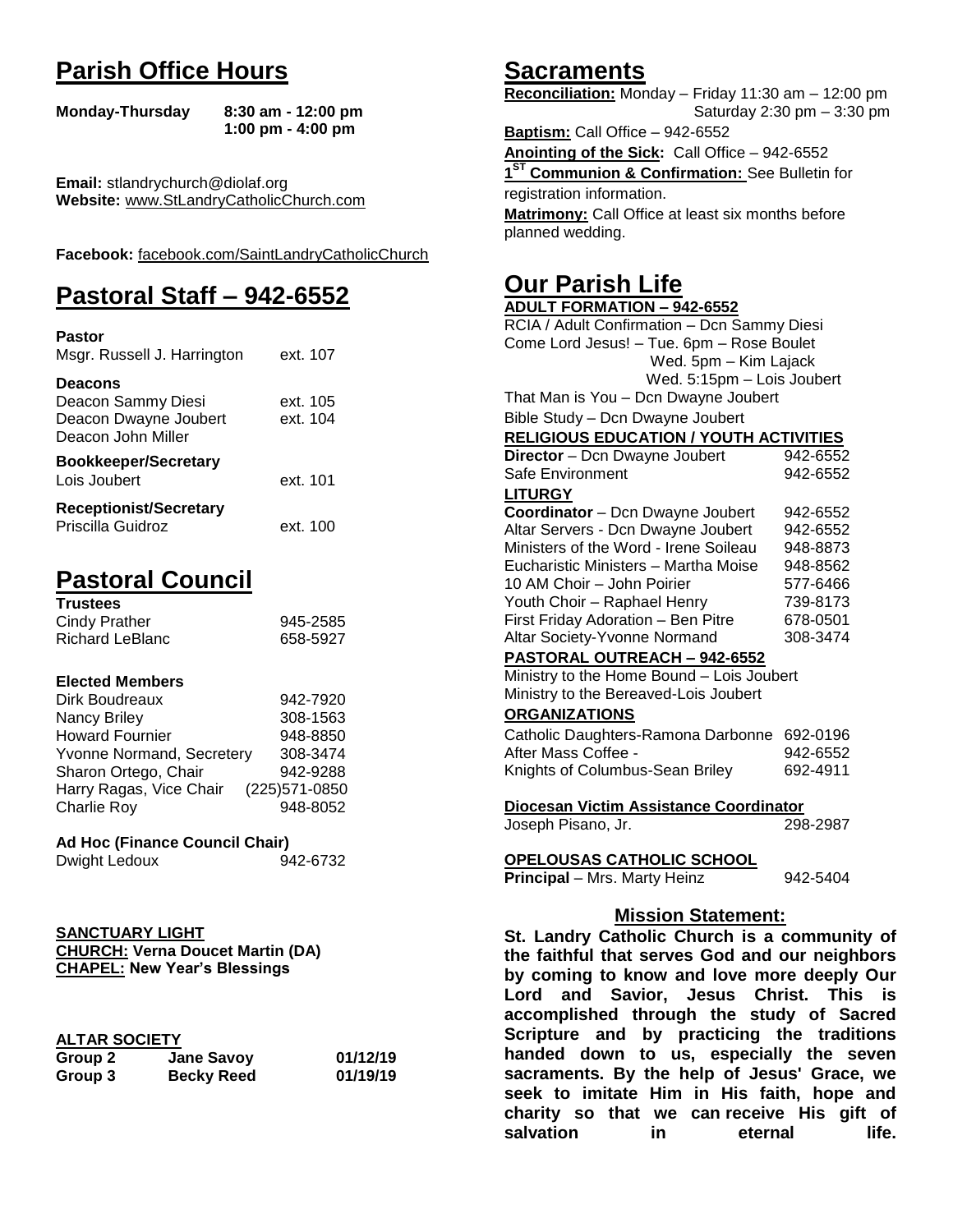## *From the desk of Msgr. Harrington:*

## **Pastoral Reflection #21**

There was a comedian who once declared that he had discovered the perfect New Year resolution: he resolved to make no New Year resolution. He was thrilled that he could keep that resolution all year and was more than happy to repeat it year after year.

With the beginning of each year, we see new possibilities. Often, we look at ourselves and want to make this part better or improve this other part. We seem to want to improve, to do better with our decisions. Sometimes we are frustrated because our resolutions are harder to be faithful to than what we had first thought. But rather than concentrate on our failures, maybe we should at least affirm ourselves that we want to do better, to be better.

In the celebration of the Feast of the Holy Family we remember a family that was rooted in love. Joseph, Mary and Jesus knew the Father's love for them and built a family firmly planted on this rocksolid foundation of love. Even though they experienced all the ups and downs, the hurts and disappointments, the joys and wonders of family life, they never fundamentally doubted the Father's love. This same love inspired and moved them to love each other and those around them. This Holy Family gave Jesus the sacred place from which to enter the brokenness of the world and witness to the power of gospel-love. We pray our families recognize the love entrusted to us. We pray for our natural families and those composed of friends and coworkers in the vineyard. We pray that the Father's love will empower all of us to live this gospel-love.

In the celebration of the Solemnity of Mary, the Holy Mother of God we remember that same young maiden who said 'yes' to the Father of creation. In agreeing to becoming the mother of God, Mary begins the Holy Family, the sacred home of Jesus. Mary, full of grace, allows that grace to move her to act for the sake of creation. The woman of grace takes her place in salvation history not only for her sake, but for her people and for all of us. Blessed is the Mother of Our Lord who should come to us in our unworthiness to lift us to the Father.

The beginning of our calendar year offers the opportunity not only to maybe do better or be better, but to begin once again to see the grace and love of God in our lives. New beginnings allow us the chance to remember the old beginnings; the ones when and where we first met God. The old beginnings whisper to us of the presence of the One who inspires us in our new beginnings. The Father has always been with us. The Father will always be with us.

In beginning a new year, we give thanks that He walks with us still as we enter a new life, a new beginning. The Holy Family knew He was with them. The Blessed Mother, of course knew He was with Her. Now it is our turn to know that He is with us as He always has been.

Have a happy, blessed and safe 2019. May the Father fill your life and the lives of those you love with blessings, His joy and His love.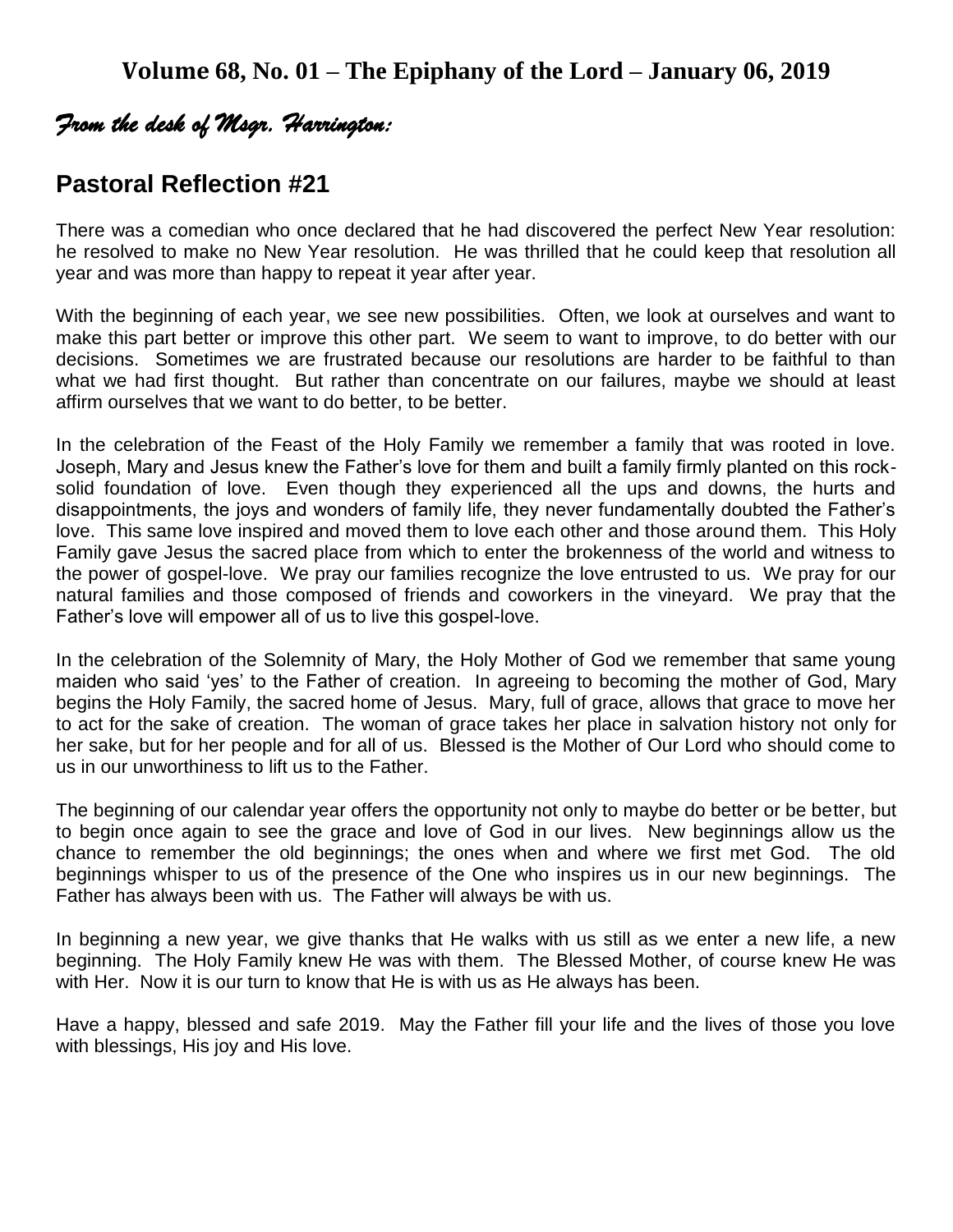## **POPE FRANCIS' INTENTIONS –**

**January - Evangelization:** That young people, especially in Latin America, follow the example of Mary and respond to the call of the Lord to communicate the joy of the Gospel to the world.

## **OFFERTORY COLLECTIONS –**

| December 23, 2018 - January 01, 2019 |            |
|--------------------------------------|------------|
| REGULAR (12/23/18)                   | \$10135.55 |
| (12/25/18)<br><b>REGULAR</b>         | \$7325.00  |
| (12/30/18)<br><b>REGULAR</b>         | \$8148.17  |
| <b>GOAL</b>                          | \$9000.00  |
| Mary, Mother of God (01/01)          | \$3408.98  |
| Maintenance & Repair Fund            | \$1001.25  |

Poor / Needy **\$664.00** Maintenance Endowment **\$20.00**

Thank You for Your Generosity!

#### **Second Collection**

**01/06/19 –** Maintenance & Repair Fund **01/13/19** – No 2nd Collection

#### **REMINDERS FOR THE WEEK**

**Sun. – 01/06**

| 9:00am<br>3:30pm                        | <b>Elementery CCD</b><br>Mtg. w/ Confirmation Parents |
|-----------------------------------------|-------------------------------------------------------|
| <u>Mon. - 01/07</u><br>5:45pm<br>6:00pm | Rosary @ Lafleur Monument<br><b>Bible Study</b>       |
| Tue. - 01/08<br>6:00pm                  | Come, Lord Jesus!                                     |

**Wed. - 01/09**

| 6:00am | TMIY              |
|--------|-------------------|
| 5:00pm | Come, Lord Jesus! |
| 5:15pm | Come, Lord Jesus! |

- **Thu. - 01/10**
- **Fri. - 01/11 – Office Closed**
- **Sat. - 01/12**

**8:00am** Mass in **Valentin Hall**

## **ARE YOU A REGISTERED PARISHIONER?**

**Please don't take for granted that you are registered in the parish just because you attend Mass here. Census Forms are available at the back of church or by calling or coming by the office during business hours.**

#### **READINGS FOR FAITH SHARING The Epiphany of the Lord**

**Isaiah 60: 1-6** The glory of the Lord shines on all people.

**Psalm 72** "Lord, every nation on earth will adore you."

**Eph 3:2-3a, 5-6** The Gentiles are coheirs of the promise.

**Matthew 2:1-12** The magi come with gifts of gold, frankincense, and myrrh.

Listen today for just how widely God's grace has traveled. Isaiah prophesies that the light from Jerusalem will attract caravans from across land and sea. Saint Paul calls the foreign Gentiles "coheirs" and "copartners" in the body of Christ. Matthew tells of the magi journeying from a foreign country in the East. As we sing in the psalm, the glory of the Lord has spread to every nation on earth.

#### **PRAY FOR OUR SEMINARIANS**

| -Cade LeBlanc    | St. Thomas More, Eunice       |
|------------------|-------------------------------|
| -Matthew Pitre   | St. Thomas More, Eunice       |
| -Michael Vidrine | St. John, Melville            |
| -Sean Fontenot   | Our Lady Queen of All Saints, |
|                  | <b>Ville Platte</b>           |
| -Luke Johnson    | Our Lady Queen of All Saints, |
|                  | <b>Ville Platte</b>           |
|                  |                               |

Father, in your plan for our salvation you provide shepherds for your people. Fill your Church with the spirit of courage and love. AMEN.

#### **PRAY FOR A PRIEST EACH DAY**

| <b>Sunday, 01/06</b> | <b>Msgr. Charles Mallet</b>    |
|----------------------|--------------------------------|
| <b>Monday, 01/07</b> | <b>Msgr. Curtis Mallet, VG</b> |
| Tuesday, 01/08       | Fr. William Massie             |
| Wednesday, 01/09     | Fr. Kenneth Mayne              |
| Thursday, 01/10      | <b>Fr. Garrett NcIntyre</b>    |
| <b>Friday, 01/11</b> | Fr. Bert Mead, SJ              |
| Saturday, 01/12      | Fr. Glenn Meaux, SOLT          |

Eternal Father, we lift up to You, these and all the priests of the world. Sanctify them. Heal and guide them. Mold them into the likeness of Your Son Jesus, the Eternal High Priest. May their lives be pleasing to You. In Jesus' name we pray. AMEN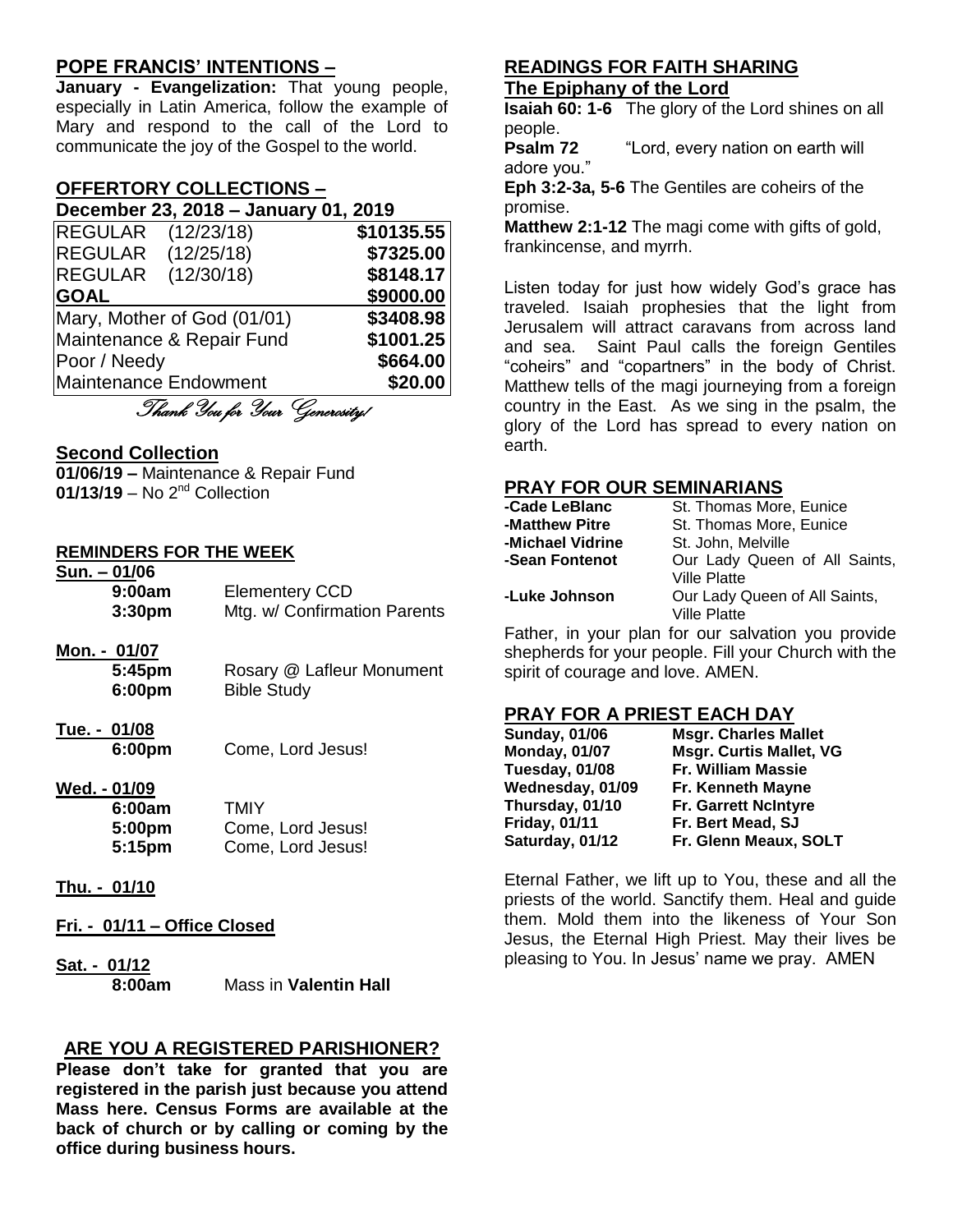## **MASS INTENTIONS**

### **Saturday, January 05**

**4:00pm** Nita & J. Y. Bordelon Sr.; Rev. Joseph C. DeLuca; Billie, Derbes & Hilda Soileau; Patrick Murray Labbe; Barbara Burleigh Thibodeaux; The Sick & The Dying; Wayne, Jeanette & Jonathan Lalonde; The family of Charles & Mercedes H. Going; William "Bill" Hatch & Family; Charles F. Going & Family; M/M Robert Going, Sr. & Families; Carolyn M. Bertrand; Anna Lois Joubert; Norris Leger, Toby & Winnie Lalonde & Family; Philip Frilot; Leonce Lalonde Jr.

### **Sunday, January 06**

**08:00am** Youle, Therese & John Ray Fontenot and Martin J. St. Amand; Raphael Fontenot; Arthur Wyble; Bernel , Arthur & Eva Fontenot; Velta Dupre Bajat; Scotty Speyrer

10:00am Nita & J. Y. Bordelon Sr.; M/M Ezra Martin & Denise Hull; Malcolm "Slick" & Margaret Martin; Yvonne Guillory Fontenot; Richard Bordelon; The Sick & The Dying;

M/M Emillian Bodin & Joyce Lagrange; Rose Fisher 5:00pm St. Landry Church Parishioners

#### **Monday, January 07**

**12:05pm** Theresa LaCour Rideau (DA); The Sick & The Dying; Nita & J. Y. Bordelon, Sr.; Gloria Miller family (BD)

### **Tuesday, January 08**

**12:05pm** The Sick & The Dying; Nita & J. Y. Bordelon Sr., Edward Robert (BD)

#### **Wednesday, January 09**

**12:05pm** The Sick & The Dying; Rose Fisher; Nita & J. Y. Bordelon Sr.; Caleb Fontenot (BD); A.I.C. Class 1954 Deceased Members

#### **Thursday, January 10**

**12:05pm** Nita & J. Y. Bordelon Sr.; Darryl Wagley (BD); The Sick & The Dying

#### **Friday, January 11**

**12:05pm** The Sick & The Dying; Nita (BD)& J. Y. Bordelon Sr.

### **Saturday, January 12**

**08:00am** Willard Andrepont (DA)

## **PRAYER INTENTIONS**

Dannie Ardoin, Brenda & Dennys Baird, Camden Barnard, Victoria Barron, Addi Baquet, Eric Baquet, Mona Bernard, Rada Bono, Derek Bourque, Connie Benoit, James Buford Bergeron, Paula Bienvenu, Robert Bienvenu, Marty Billeaudeau, Randy Bordelon, Alexandra Boudreaux, Joan Brady, Judy Smith Briscoe, Eden Broussard, Pat Burleigh, Nico Campbell, Ronnie Collette, Liz Constantino, Lloyd Cormier, Leroy Darbonne, Glenda G. Darbonne, Francis "Flossie" David, Donald Dean, Angie Dejean, Rose DeKerlegand Barbara Dopson, Lee Dubuc, Wanda Dupre, Glyn Durio, Harriet Doucet, Brandon Fuselier, Glenda Gaudet, Albert Going, Robert Going,Jr., Sarah Groth, Rita Guidroz, Amelia Guillory, Gabrielle Hanson & Family, Norma Hargroder, Jeanette Harville, Carol Hebert, Eva Herbert, Corrace Hollier, Rosalie Jackson, Bryan Fontenot, Merci Janise, Jo Ann Jones, Leon Khan, Murphy Lanclos, Sr., Virgie Lanclos, Lisa Leblanc, Jenny Ledoux, Ronald Leger, Paul Leleux, Cassandra Marceaux, Malcolm Marcus, Kathy Martin, Heather E. Matt, Sidney Matt, Shirley Meche, Barbara Micheal, Marguerite Miller, Ed Moise, Taylor Morales, Glenda Moreau, Julia Ortego, Gene Paillet, Mary Paillet, Elliot Pavlovich, Keith Pavlovich, Glenda Pitre, Michelle Poulet, Butch Richard, Gerald Roy, The Keith Richard Family, Pap Roy, Clara Smith, Ronald Speyrer. Cindy Stelly, Andrew Stelly, Audrey Stelly, Lonnie St. Cyr, Becky Sylvester, Richard Tatman, Ervin Thibodeaux, Margaret Thibodeaux, Jacqueline Vautrot, Claire R. Venable, Wilma Villery, Brett Walker, Augustine Wilson, Brad Woodel, Evelyn Wyble

**(It is diocesan policy that we must have permission from any individual that is to be placed on the list of intentions prior to their name being listed.)**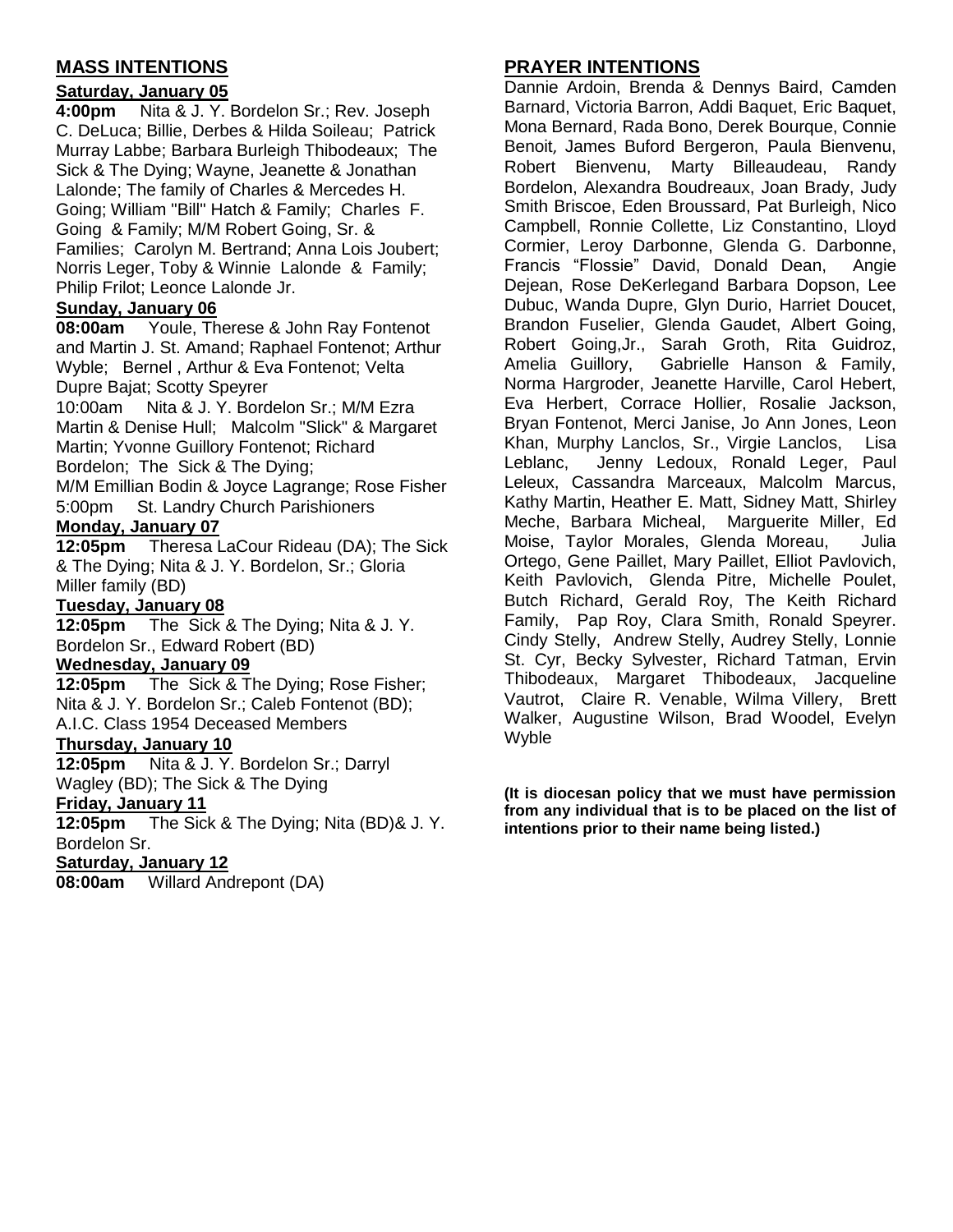## **PRO-LIFE PRAYER**

**Almighty God, our Father, you who have given us [life](https://www.catholic.org/encyclopedia/view.php?id=7101) and intended us to have it forever, grant us your blessings. Enlighten our minds to an awareness and to a renewed conviction that all human [life](https://www.catholic.org/encyclopedia/view.php?id=7101) is sacred because it is created in your image and likeness. Help us to teach by word and the example of our lives that [life](https://www.catholic.org/encyclopedia/view.php?id=7101) occupies the first place, that human [life](https://www.catholic.org/encyclopedia/view.php?id=7101) is precious because it is the gift of [God](https://www.catholic.org/encyclopedia/view.php?id=5217) whose love is infinite.** 

**Give us the [strength](https://www.catholic.org/prayers/prayer.php?p=2917) to defend human [life](https://www.catholic.org/encyclopedia/view.php?id=7101) against every influence or action that threatens or weakens it, as well as the [strength](https://www.catholic.org/prayers/prayer.php?p=2917) to make every [life](https://www.catholic.org/encyclopedia/view.php?id=7101) more human in all its aspects. Give us the grace...When the sacredness of [life](https://www.catholic.org/encyclopedia/view.php?id=7101) before birth is attacked, to stand up and proclaim that no one ever has the authority to**  destroy unborn life.

**When a child is described as a burden or is looked upon only as a means to satisfy an emotional need, to stand up and insist that every child is a unique and unrepeatable gift of God, a gift of [God](https://www.catholic.org/encyclopedia/view.php?id=5217) with a [right](https://www.catholic.org/encyclopedia/view.php?id=10046) to a loving and united family.** 

**When the institution of marriage is abandoned to human selfishness or reduced to a temporary conditional arrangement that can easily be terminated, to stand up and affirm the indissolubility of the marriage bond. When the value of the [family](https://www.catholic.org/encyclopedia/view.php?id=4568) is threatened because of social and economic pressure, to stand up and reaffirm that the [family](https://www.catholic.org/encyclopedia/view.php?id=4568) is necessary not only for the private [good](https://www.catholic.org/encyclopedia/view.php?id=5257) of every person, but also for the common [good](https://www.catholic.org/encyclopedia/view.php?id=5257) of every society, nation and state.**

**When freedom is used to dominate the weak, to squander natural resources and energy, to deny basic necessities to people, to stand up and affirm the demands of [justice](https://www.catholic.org/encyclopedia/view.php?id=6550) and social love. Almighty Father, give us courage to proclaim the supreme dignity of all human [life](https://www.catholic.org/encyclopedia/view.php?id=7101) and to demand that [society](https://www.catholic.org/encyclopedia/view.php?id=10913) itself give its protection. We ask this in your name, through the redemptive act of your Son and in the Holy Spirit. Amen.**

### **AQUINAS INSTITUTE**

**Learn more about your Catholic faith by taking an Aquinas Institute Course today! Spring 2019 Courses are now open for registration. Come to know the Blessed Virgin Mary more intimately and why she is so honored by Catholics. World renowned expert on Mary, Msgr. Arthur Calkins, will present a course (THE 391) at Our Lady of Wisdom Catholic Student Center on Wednesdays 6-8:45 pm beginning January 16. Course can be taken for credit or audit. Dr. Jennifer Miller will present a course (THE 491) at John Paul the Great Academy on the ever so important topic of Gender Identity on Thursdays 6-8:45 pm beginning January 17. Dr. Miller holds the Chair of Moral Theology at Notre Dame Seminary in New Orleans and is presently writing a book on this theme. Come and learn about what Christian tradition has to say about what it means to be a man or a woman in today's confusing times. For more information on these course offerings or to register, contact Fr. Michael Champagne, CJC at (337) 395-6550 or visit us at www.aquinaslafayette.org Register Now!**

## **LIBRARY HOURS!**

**Our parish library will be open on the First Friday's of each month. Come by and peruse our collection of over 1000 books for your enjoyment. We will be open from 8:00 am until noon. For more information call Debbie Fay at 337-594-8198.**

## **ALTAR SERVERS**

**We are always looking for more young people who desire to serve our Lord in this very important ministry! All Students who have made their 1st Holy Communion through HS are invited to become servers… Parents contact Deacon Joubert for more information.**

#### **FLAGS AT LAFLEUR MONUMENT**

**K. C. 1173 is asking for donations to replace Flags for Fr. Verbis Lafleur Monument. A set of 5 Flags cost \$250.00. Any and all donations would be appreciated. Make check payable to K. C. 1173 and mail to: 266 Meadow Circle – Opelousas, La. 70570. For more information contact Kenneth Thibodeaux at 337-945-5152. THANKS FOR PAST SUPPORT**.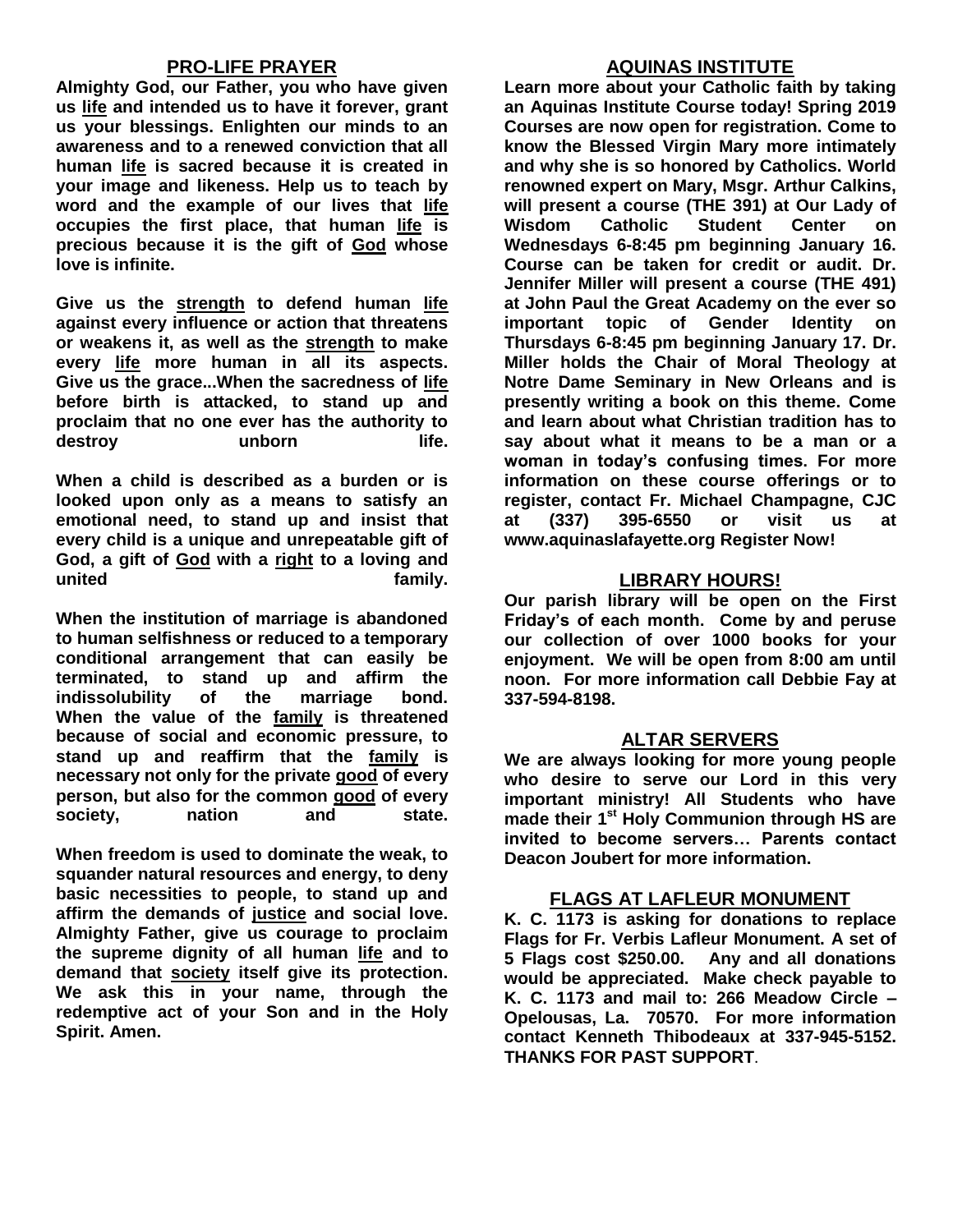## **EXTRA – ORDINARY MINISTERS**

**January 12/13**

**Saturday – 4:00pm Altar Servers:** Kaity & Broty Stelly **Extra-ordinary Ministers of the Eucharist:**  Regena Stelly, Michelle Naquin, Didier Hargroder, Suzette Ellis, Alice Cormier **Reader:** Nelda Villery

#### **Sunday – 8:00am**

**Altar Servers:** Leigh Labrie, Beau & Ethan Stelly **Extra-ordinary Minister of the Eucharist:** Jane Roth, Beth Stelly, Rose Mariani **Reader:** Keith & Yvonne Normand **10:00am Altar Servers**: Noah & Rylee Labruyere

**Extra-Ordinary Ministers of the Eucharist:** Jackie Keyes, Joe Blumrich, Carolyn & Chloe Jarrell **Reader:** Cindy Prather, Josh Soileau

#### **5:00pm**

**Altar Servers:** Mark & Myles Collins **Extra-ordinary Ministers of the Eucharist:** Jane Savoy, Kim Lajack, Emily Thibodeaux, Sharon

**Ortego** 

**Reader:** Gil Deville

### **OCS CORNER**

**The OCS faculty, staff and students will return for classes on Monday, January 7. New families are reminded that the online application for admissions procedure is open. Those wishing to apply for admission should go to [www.OCSvikings.com.](http://www.ocsvikings.com/) Under Parent Resources tab, click on admission and then online application to begin. There are limited openings in preschool, kindergarten, and grades 7 and 8.**

**School mass will be held on Wednesday at 9:10 am in St. Landry Catholic Church. Report cards will be available on Friday.**

**As we begin 2019, let us mark our calendars for the upcoming OCS Dinner and Auction event on Thursday, February 7, in the Opelousas Civic Center. Call the school's Advancement Office for more information at 337-942-5404 ext. 105.**